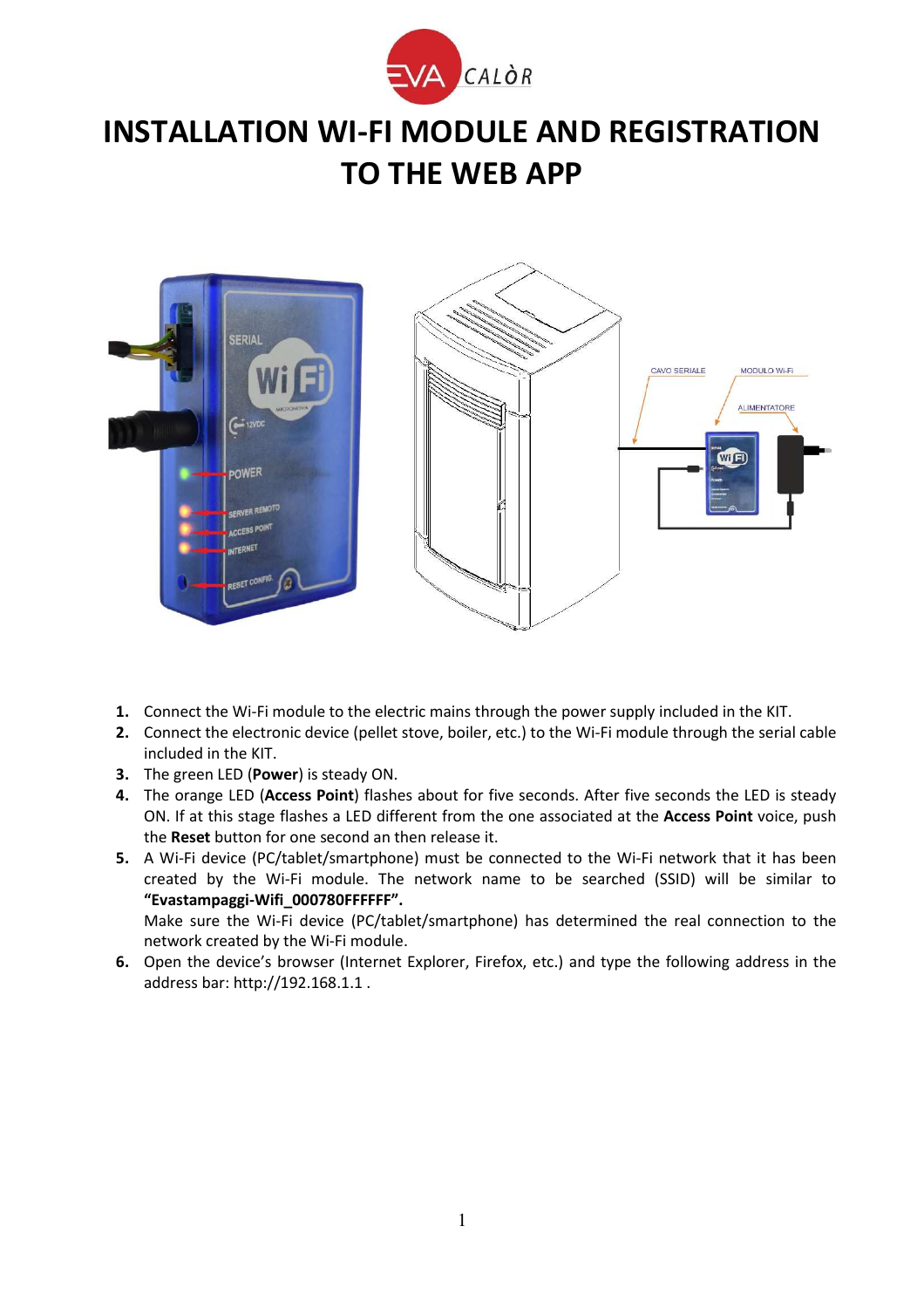

**7.** The main page of the Wi-Fi module, that contains some information concerning its operation, will open.



**8.** In the left side of the web page, click on 'Wifi configuration' link.

| TwiFi Configuration                        |                                                                                                                    |  |  |
|--------------------------------------------|--------------------------------------------------------------------------------------------------------------------|--|--|
| <b>Status</b><br><b>WiFi Configuration</b> | <b>Station configuration:</b><br>Available networks:<br>Select a network<br>$\overline{\mathbf{v}}$<br>Manual SSID |  |  |
|                                            | Connect                                                                                                            |  |  |

- **9.** Select from the list the network to be used to connect the device to the Internet and enter the password of the selected network.
- **10.** Click the 'Connect' button to connect the module to the Internet.
- **11.** The connection success message will be **Connection might be lost**. The orange LED (**Access Point**) turns OFF and turns ON the orange LED (**Internet**), flashing for a few seconds. Then it will become steady ON, indicating that the Internet connection was successful.
- **12.** After a few seconds from the Internet connection the orange LED will turn ON steady (**Server Remoto**) to indicate that the module has finished the configuration procedure correctly.
- **13.** At this point the product you purchased is permanently connected to the Internet. Now open the device's browser and in the address bar type the following address: **http://evastampaggi.efesto.web2app.it/en** .

The EFESTO Web App page will open, click on the "Register" section of the main menu. Once you have registered you will receive a confirmation email in your inbox.